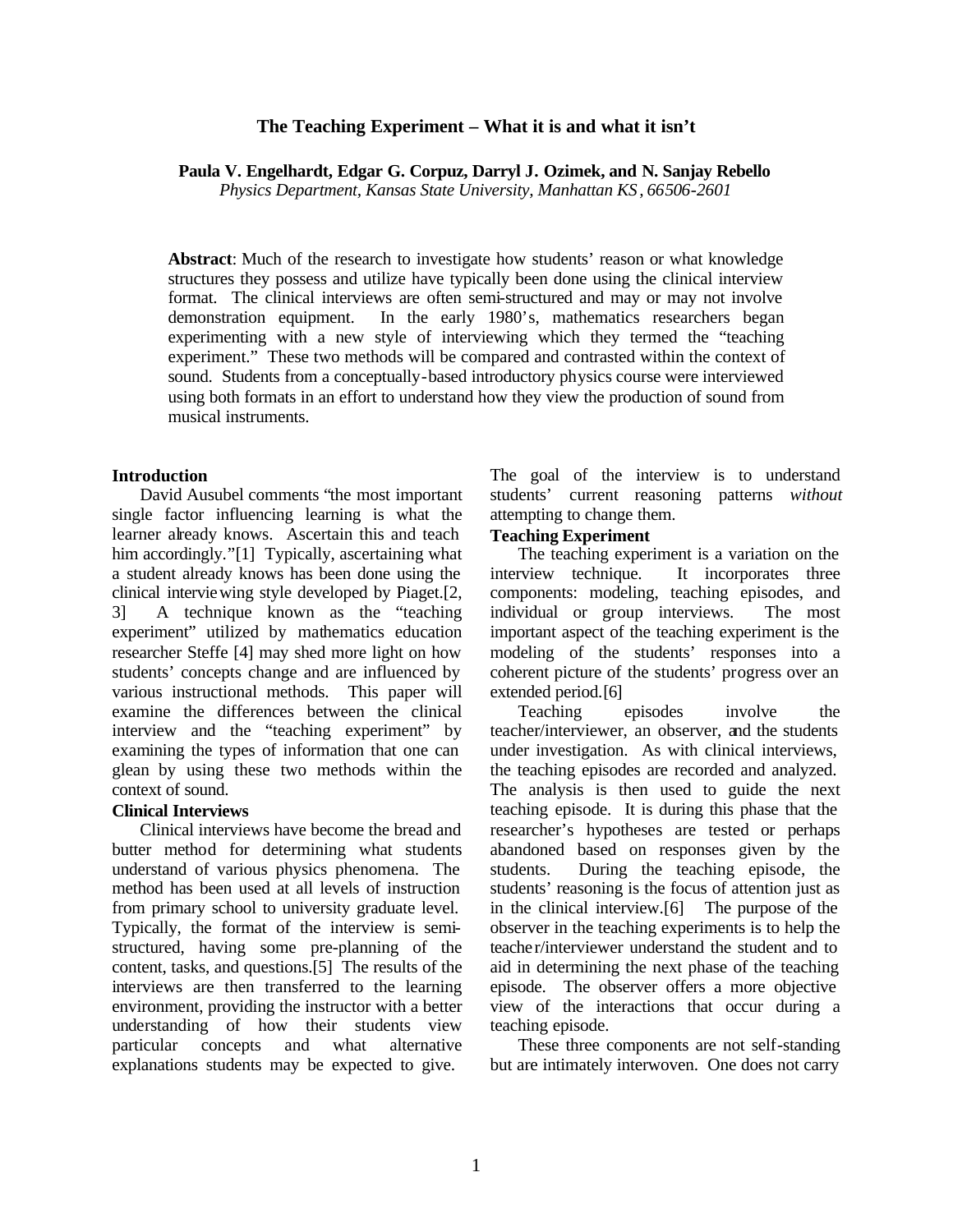out modeling of student responses without first having conducted an interview that might have included a teaching episode. Steffe and Thompson remark

In their attempts to learn students' mathematics, the researchers create situations and ways of interacting with students that encourage the students to modify their current thinking.[6]

This aspect of the teaching experiment sets it apart from the clinical interview in that it is an acceptable outcome of the teaching experiment for students to modify their thinking.

Much of the work using the teaching experiment methodology has been in the field of mathematics. Two groups have adopted this methodology in their investigations of electricity concepts [7] and non-linear systems.[8]

## **Advantages of the teaching experiment**

In terms of curriculum development and the evaluation of new teaching methods, the teaching experiment offers several advantages over the traditional clinical interview. First, the teaching episodes allow the testing of new techniques. Analysis can pinpoint which technique provided the students with the most conceptual growth. Second, it more closely mimics the natural classroom environment when performed with groups of students. Additionally, from a research perspective, it provides a training ground for graduate students in interview techniques. When the graduate student acts as an observer, they learn proper interview etiquette as well as the process of transcribing and analyzing transcripts.

## **The teaching experiment, learning cycle and Socratic teaching**

The teaching experiment embraces both the learning cycle [9] and Socratic teaching [10] in its tenets. The structure of the interview resembles a Socratic dialog. Students are repeatedly asked probing questions to try and elicit as much of their reasoning and thought processes as possible. The questions tend to be focused around the activities or tasks that the students are asked to think about and explain.

The teaching experiment is also related to the learning cycle. A typical learning cycle consists of three stages, an exploration phase, concept introduction phase and concept application phase. In the exploration phase, students explore the concept under investigation through hands-on activities. In the concept introduction phase, an explanation of the observations that were performed in the exploratory phase is given a name and further refined. In the concept application phase, students apply the concept that they explored and later named to new situations. In the teaching experiment, there is a cycle associated with the students and another associated with the interviewer/researcher. The connections between these two cycles are depicted in Figure 1.

# **Our adaptation of the teaching experiment**

At present, we are using the teaching experiment methodology with a group of conceptually- based introductory physics students to investigate how they understand the production of sound in musical instruments. The focus of the investigation is on their understanding of the relationship between the variables that affect the pitch of the sound that is produced. For example, variables of key interest in the cello are the thickness of the strings, the type of metal from which the string is made, the tension in the string, and the length of the string.

We have run two trials of the teaching experiment. In both trials, students are involved for one hour for three days. In the first trial, students met with us every other day over the course of one week. The first trial occurred prior to instruction on sound. In the second trial, students met with us once a week for three weeks. The greater time lag in the second trial allowed for time to distill the information gathered and to transcribe the previous teaching episode. The second trial occurred after brief instruction on sound.

Throughout the teaching experiment, multiple learning cycles occurred. Day 1, illustrated in Figure 1, covered a complete learning cycle related to the properties of waves. A second cycle explored the properties of standing and traveling waves. This cycle continued on Day 2 with further explorations of standing waves in demonstrations involving organ pipes, singing rods, and bugle (corrugated) tubes. Portions of the second cycle served as an exploration of relevant concepts for later application to musical instruments.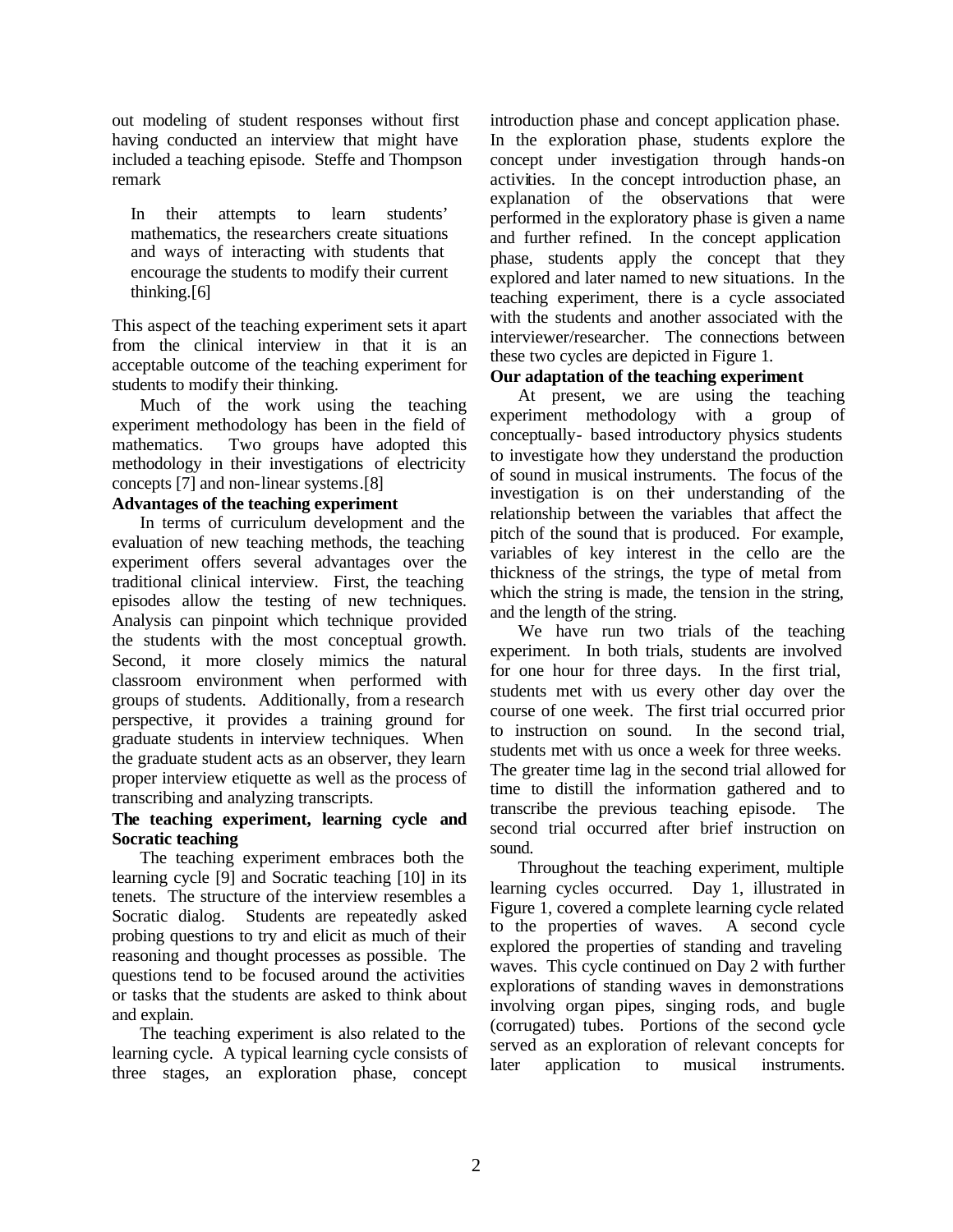| <b>Teaching</b>   | Learning           | <b>Student's perspective</b>     | Teacher/Interviewer's           |
|-------------------|--------------------|----------------------------------|---------------------------------|
| <b>Experiment</b> | <b>Cycle Phase</b> |                                  | perspective                     |
|                   | Exploration        | Explore the concept of waves     | Explores initial student's      |
|                   |                    | through demonstrations such as   | conception of wave and tests    |
|                   |                    | wave machine, slinky, and        | which demonstrations aid the    |
|                   |                    | stadium waves                    | students most in developing an  |
|                   |                    |                                  | understanding of waves          |
| Teaching          | Concept            | Introduction of transverse and   | Clarifies student's initial and |
| episode 1         | introduction       | longitudinal waves and           | current conception of waves     |
|                   |                    | elaboration on the properties of | and verifies which              |
|                   |                    | each                             | demonstrations helped most in   |
|                   |                    |                                  | developing an understanding of  |
|                   |                    |                                  | a wave                          |
|                   | Concept            | Applies new knowledge to         | Evaluate demonstrations for     |
|                   | application        | determine which type of wave     | their effectiveness in aiding   |
|                   |                    | sound is based on                | students to build an            |
|                   |                    | demonstrations using tin can     | understanding of the fact that  |
|                   |                    | telephones, speaker and feather, | sound is a longitudinal wave    |
|                   |                    | and sympathetic resonance of     |                                 |
|                   |                    | tuning forks                     |                                 |

## **Figure 1: Comparison of the learning cycle from the teacher/interviewer's perspective and the student's perspective to a teaching experiment covering sound in musical instruments**

Demonstrations used in this third cycle included wine glasses, glass bottles (blowing over), organ pipes, singing pipes, sonometer, and Chladni plates. Day 3 finished cycles 2 and 3 with applications to musical instruments. The concepts introduced at the beginning of Day 3 served as the concept introduction phase for both cycles 2 and 3 and their application to musical instruments serving as the application phase.

During a particular teaching episode, the teacher/interviewer asked students to predict, observe, and explain what they saw or expected to happen in each demonstration. Students were allowed on their own to further explore demonstrations. The flow of the interview was always dictated by students' answers to questions posed by the teacher/interviewer. Additional demonstrations were created on the spot to help students answer questions that they posed during the course of explaining what they believed to be happening in a particular demonstration. At the end of each teaching episode, students were asked to reflect on the days' activities and draw connections between the activities, indicate where they still had questions, and make any other comments they thought were relevant. This is an

adaptation of a recommendation by Komorek and Duit [8] to use questionnaires between teaching episodes to further aid the preparation of the next episode.

### **Results from Clinical interviews**

Five clinical interviews were conducted with students taking a conceptually- based introductory physics course in spring 2003. These students had no prior instruction on sound. All had previously played a musical instrument. The focus of the interview was on the relationship between the variables (string length, tension, etc.) and how that affected the pitch of the sound that was produced.

Although detailed analysis of these interviews has not yet been completed, some general comments can be made. This group of students relied heavily on their personal experience having played a musical instrument. They tended to describe the sound produced by each musical instrument in terms of a vibration. The location of the vibration depended on the instrument being discussed. They could often correctly predict the pitch of the sound produced by the instrument. They related the length to the pitch – short length, low pitch, long length, high pitch, but were not often able to explain their reasoning in more detail.